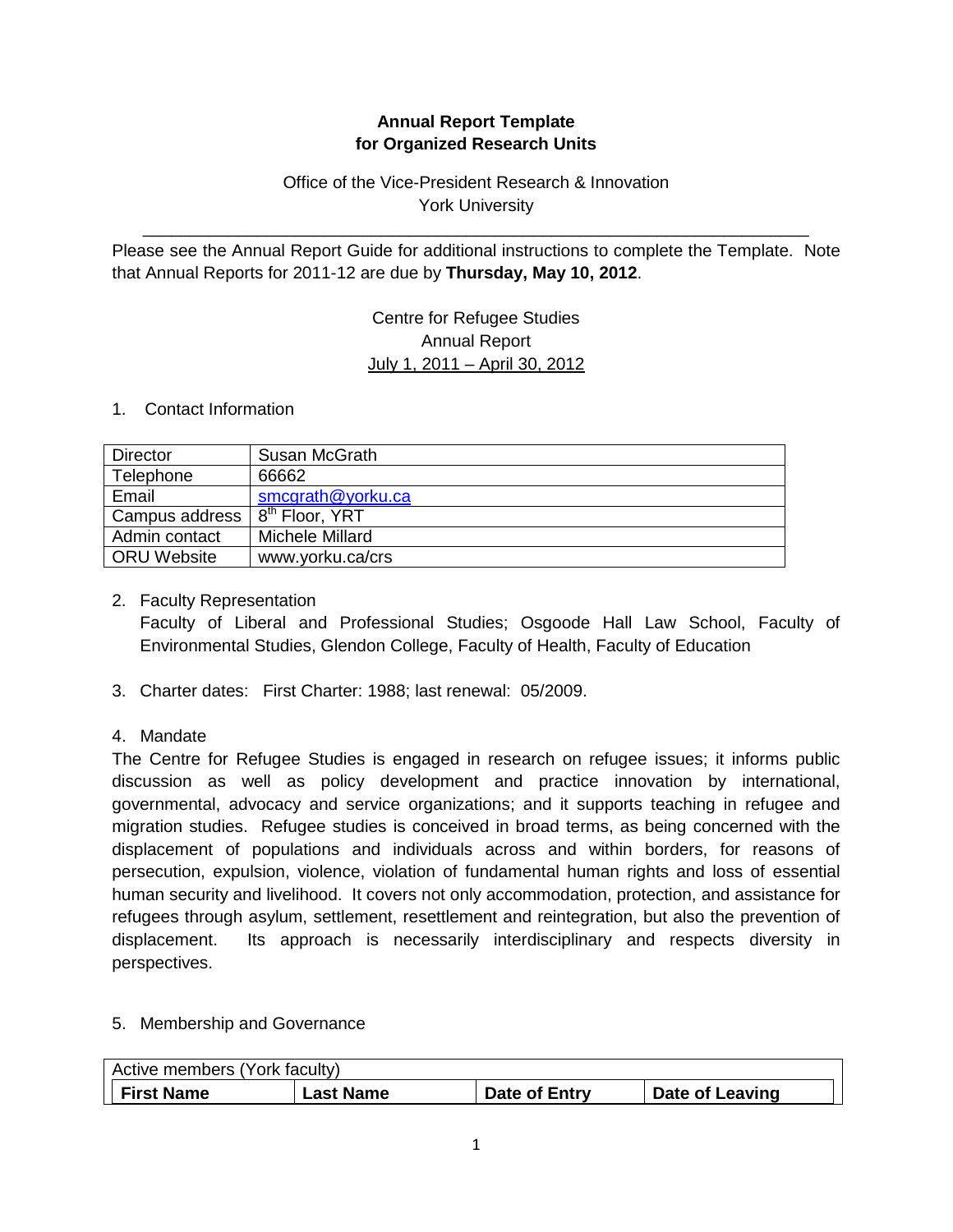| Howard      | Adelman              |                     | Dec. 2015         |
|-------------|----------------------|---------------------|-------------------|
| <b>Uzo</b>  | Anucha               | Sept. 17 2007       | Sept. 2013        |
| Ranu        | Basu                 | June 13 2005        | Oct. 2012         |
| Nergis      | Canefe               | Dec. 2003           | Dec. 2012         |
| Michael     | Creal                | Dec. 2 2002         | Dec. 2012         |
| Don         | Dippo                |                     | Oct. 2013         |
| Marcela     | Duran                | Sept. 22 2008       | Sept. 2014        |
| Tony        | Fang                 | April 12 2011       | April 2014        |
| Wenona      | Giles                | Dec. 2 2002         | Dec. 2012         |
| Luin        | Goldring             | Dec. 2 2002         | Dec. 2012         |
| Luann       | <b>Good Gingrich</b> | July 29 2008        | Jun. 2014         |
| lan         | Greene               |                     | Dec. 2012         |
| Mohammed    | Hassan               | Aug. 2001           | Aug. 2012         |
| Jennifer    | Hyndman              | Aug. 26 2002        | Aug. 2012         |
| Michaela    | Hynie                | Jan 16 2009         | Jan 2012          |
| Pablo       | Idahosa              | Feb. 16 2000        | Dec. 2012         |
| <b>Ilan</b> | Kapoor               | 1999                | Dec. 2012         |
| Gerald      | Kernerman            | Feb. 14 2006        | Feb. 2012         |
| Kyle        | Killian              | Feb. 14 2006        | Feb. 2015         |
| Janice      | Kim                  | April 12 2011       | April 2014        |
| Lawrence    | Lam                  | Dec. 2 2002         | Dec. 2012         |
| Michael     | Lanphier             | Dec. 2 2002         | Dec. 2012         |
| Paul        | Lovejoy              | Sept. 12 1999       | Dec. 2012         |
| Libby       | Lunstrum             | <b>July 29 2008</b> | Jun. 2015         |
| Willem      | Maas                 | Sept. 17 2007       | Sept. 2013        |
| Susan       | <b>McGrath</b>       | June 13 2001        | Dec. 2013         |
| David       | Murray               | Feb. 18 2011        | Feb. 2014         |
| Obiora      | Okafor               | Jan. 2001           | Dec. 2012         |
| Peter       | Penz                 | 1999                | Dec. 2013         |
| Valerie     | Preston              | Jan. 20 2001        | Jan. 2015         |
| Fahimul     | Quadir               | Dec. 20 2002        | Dec. 2012         |
| Sean        | Rehaag               | 5/14/2009           | May 2012          |
| Robin       | Roth                 | March 28 2012       | <b>March 2015</b> |
| James       | Simeon               | June 7 2007         | Jun. 2013         |
| Alan B.     | Simmons              | $? - ? 1999 -$      | Dec. 2012         |
| Dagmar      | Soennecken           | Mar 17 2008         | Mar. 2013         |
| Daphne      | Winland              | Apr. 12 2002        | Dec. 2012         |
| Patricia    | Wood                 | Mar 17 2008         | Mar. 2013         |
| Anna        | Zalik                | Sept. 17 2007       | Sept. 2013        |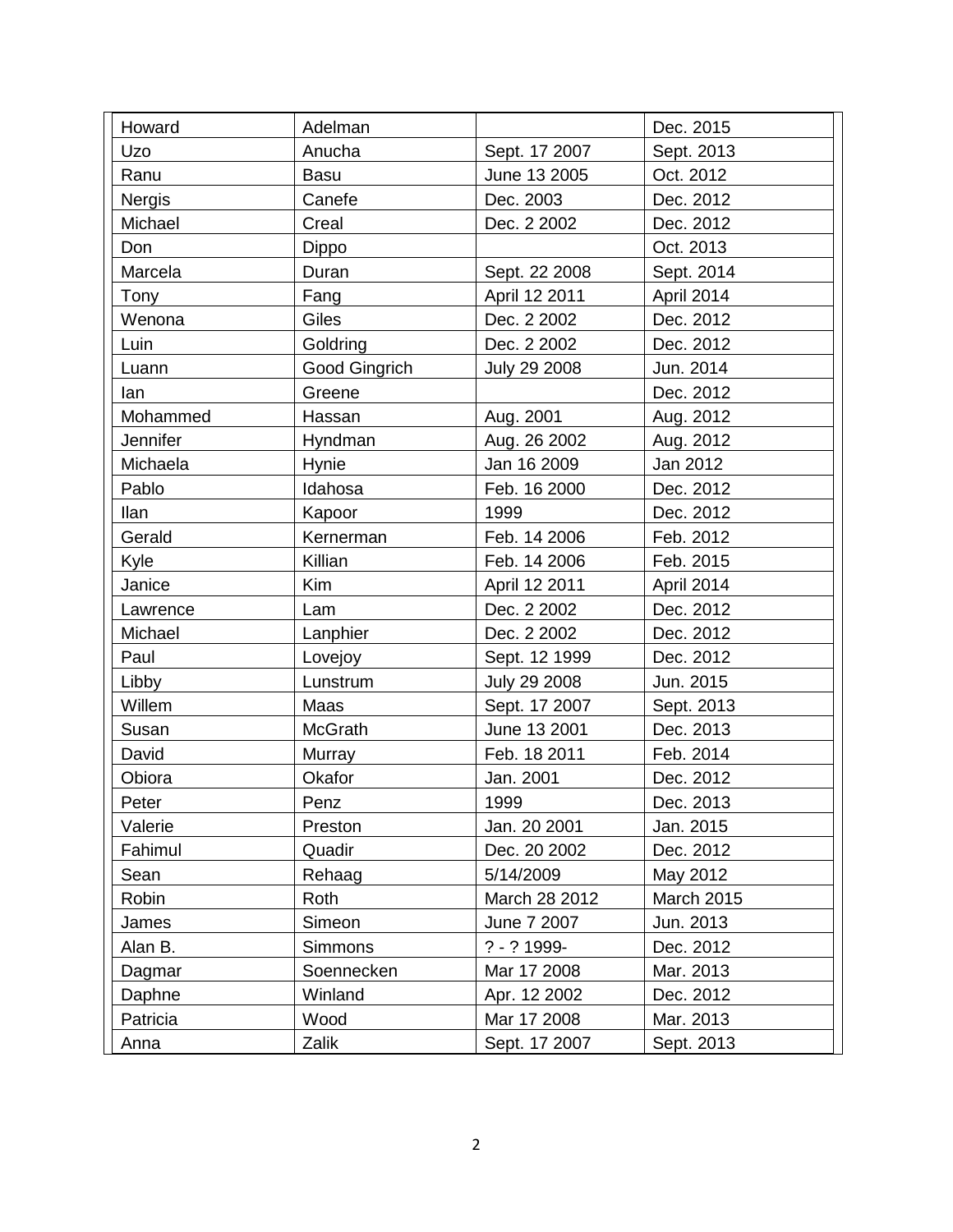| Other members (Scholars) |                   |               |                 |
|--------------------------|-------------------|---------------|-----------------|
| <b>First Name</b>        | <b>Last Name</b>  | Date of Entry | Date of Leaving |
| Iman                     | Ahmed             | Sept. 20 2010 | Sept. 2013      |
| Sharryn                  | Aiken             | Jan. 2002     | Jan. 2012       |
| Sasha                    | <b>Baglay</b>     | Jan 2009      | May 2012        |
| Raj                      | <b>Bardouille</b> | Sept. 26 2005 | Sept. 2013      |
| Pablo                    | <b>Bose</b>       | Aug. 26 2002  | Sept. 2014      |
| <b>Zilia</b>             | Castrillon        | Sept. 29 2010 | Sept. 2013      |
| Rudhramoorthy            | Cheran            | Feb. 16 2000  | Sept. 2014      |
| Tom                      | Clark             | Dec. 2 2002   | Dec. 2012       |
| Janet                    | Cleveland         | Sept. 17 2007 | Sept. 2010      |
| <b>Bruce</b>             | Collet            | Sept. 2004    | Dec. 2012       |
| Milner                   | James             | Dec. 2003     | Dec. 2014       |
| Audrey                   | Macklin           |               | Dec. 2012       |
| Peter                    | <b>Nyers</b>      | Dec. 2003     | Dec. 2014       |
| Dryden-Peterson          | Sarah             | March 2 2010  | Jan. 2013       |
| Natalia                  | Vasquez           | Sept. 29 2010 | Sept. 2013      |

#### Student Members

**CRS GRADUATE FELLOWS** are graduate students at York University who are enrolled in the Diploma in Refugee and Migration Studies. There were 54 graduate students in total enrolled in the Diploma Program.

#### **CRS Student Caucus for 2011-12**

Chair: President: Oana Petrica, Vice-President: Abetha Mahalingam, Conference Co-Organizer: Christie Oh, Conference Co-Organizer: Chizuru Nobe Ghelani, Assistant Conference Co-Organizer: Jessica Anderson, Undergraduate Student Representatives: Geralda Bray, Undergraduate Student Representative: Rosemarie Edward; Active members: Emily Hostland, Santiago Rodriguez, Astrid Escrig Pinol, Kim Veller, Kataryna Patsak, Lindsay Allen

**2011-2012 GA/RAs:** Oana Petrica, Negin Dahya, Faida Abu-Ghazaleh, Joseph Monywiir, Marian Turniawan, Chizuru Ghelani Bahreini, Wesley Oakes, William Payne, Julie Young, Zilia Castrillon, Elio Sergnese, Faith Chaput, Deane O'Leary, Yanique Williams, Kristin Tokarsky, Katuscia oya, Nomusa Taylor-Dube, Samia Tecle, Jessica Anderson, Petra Diop, Danielle Bishop, Rebecca Houwer, Jennifer Smith, Ryan Hackett, Nevena Dragevic, Eric Leung, Darri Gepilano, Geetika Bagga

**CRS UNDERGRADUATE FELLOWS** are York undergraduate students enrolled in the Certificate in Refugee and Migration Studies and/or engaged in the following projects or initiatives of CRS. There were 102 Certificate students in 2011-2012.

York undergraduate students who are actively involved in the York branch of World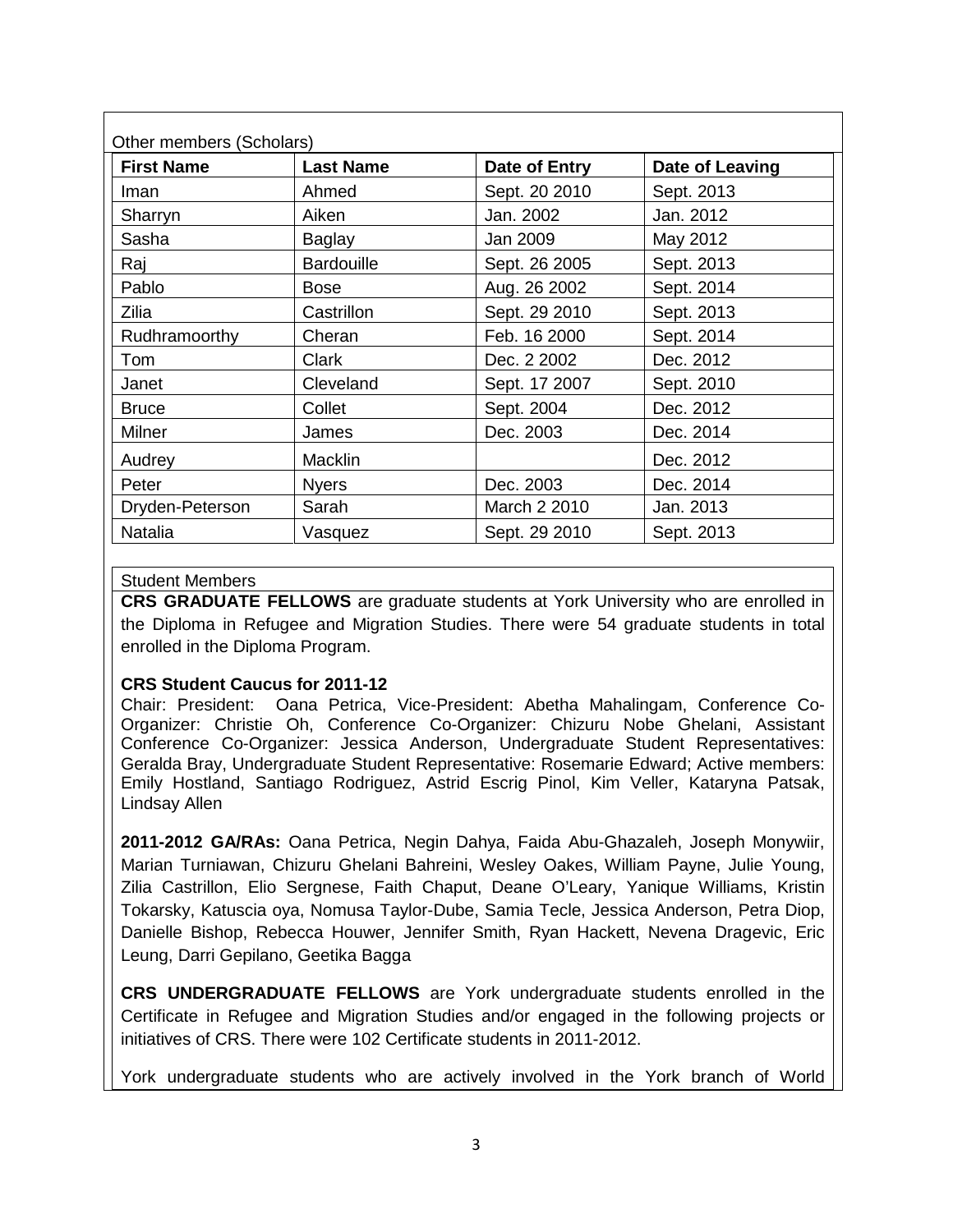University Services of Canada (WUSC).

**2011-2012 WUSC Committee (Keele campus):** Diana Rad co-chair, Vincent Liares Co-chair

Sergie Ursal Treasurer, Mohamud Siraji SRP Coordinator, Tanya Mpala Secretary

York undergraduate students who are employed in CRS projects under York University's and York International's work study programs.

**2011-2012 Workstudy students:** Joseph Monywiir, Mohamed Siraji, Karim Ali, Julia Pyryeskina, John Panther Anyieth

Executive Committee members Susan McGrath, Director James Simeon, Deputy Director, Faculty Representative Wenona Giles, Faculty Representative Jennifer Hyndman, Associate Director, Faculty Representative Nergis Canefe, Associate Director, Faculty Representative Christina Clark-Kazak, Faculty Representative Ranu Basu, Faculty Representative Don Dippo, Faculty Representative Fahim Quadir, Faculty Representative Luann Good Gingrich, Faculty Representative Sean Rehaag, Faculty Representative Oana Petrica, Student Representative Michele Millard, Centre Coordinator (consulting member)

| <b>Fundraising Advisory Board members</b> |  |  |
|-------------------------------------------|--|--|
| <b>Howard Adelman</b>                     |  |  |
| Susan Davis                               |  |  |
| <b>Shirley Freek</b>                      |  |  |
| Susan McGrath                             |  |  |
| <b>Robert Rubinstein</b>                  |  |  |

## 6. Annual Progress in Fulfilling Mandate

New Funding Proposals:

CRS worked collaboratively with faculty members at York and Canadian and international universities, non-governmental organisations and three York ORUs (CERLAC, YIHR, CERIS) in the submission of a total of 15 grant applications mainly to the Social Sciences and Humanities Research Council (SSHRC). These included 4 major grant proposals, 3 successful proposals to SSHRC's Aid to Workshops and Conferences grants, 1 successful proposal to SSHRC's Aid to Scholarly Journals, 1 SSHRC Knowledge Synthesis Grant, 2 SSHRC Insight Grants and 1 SSHRC Insight Development Grant. An internal grant to York's Academic Innovation Fund was also successful. CRS supported two other grants with PIs at other universities. The value of grants awarded this past year is \$4,761,711. *See Appendix 1 for full details*.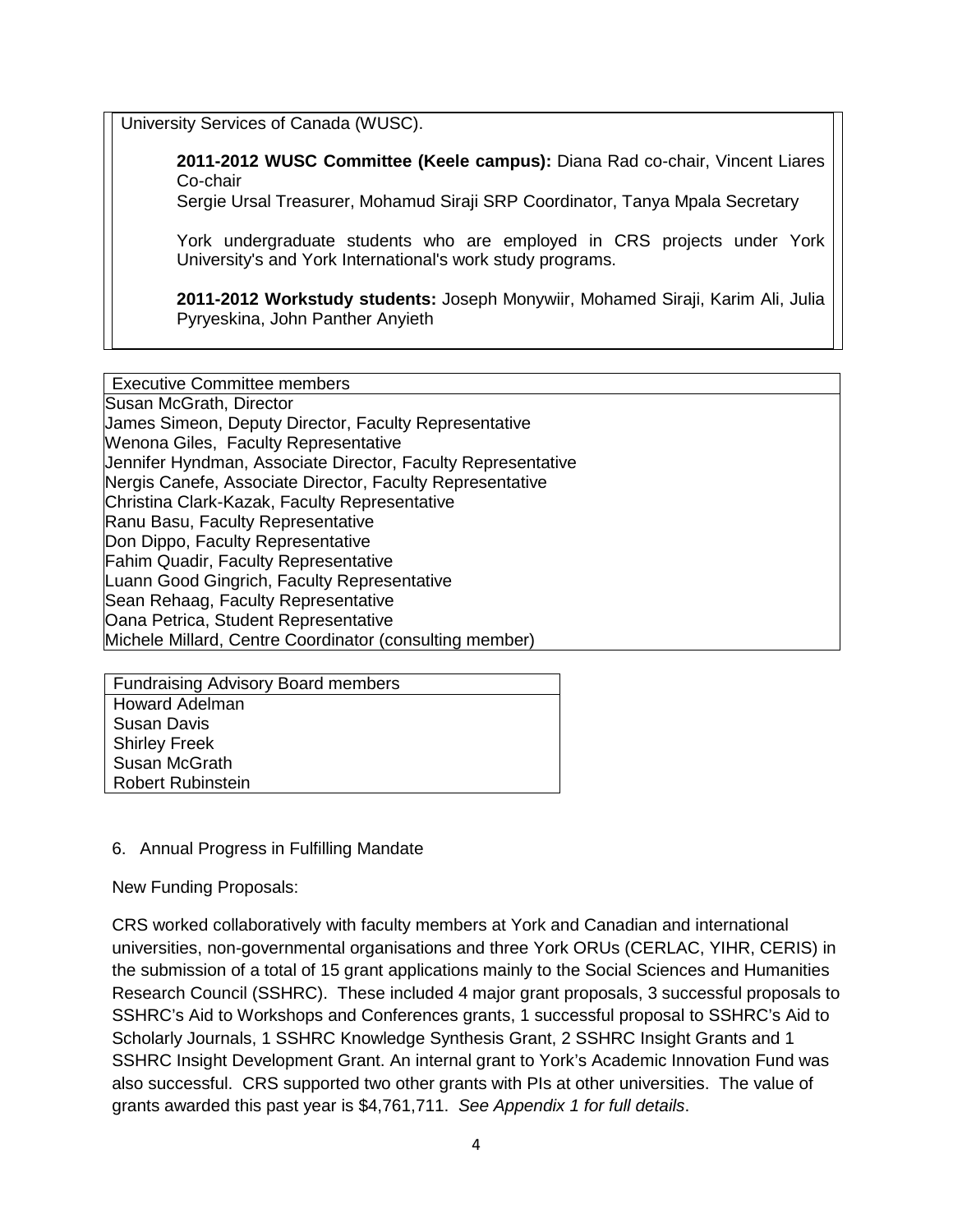### Ongoing Research Project

CRS hosts the seven year SSHRC Strategic Knowledge Research Cluster Grant, the Refugee Research Network (RRN) led by PI Susan McGrath and awarded in 2008 (\$2.1 million). Wenona Giles and Jennifer Hyndman are co-applicants and members of the RRN Executive and Management Committees and lead research clusters. CRS faculty members James Simeon, Don Dippo, Michael Barutciski, Christina Clark-Kazak, Ranu Basu, Nergis Canefe, Michaela Hynie, Libby Lunstrum and Anna Zalik are active in the RRN. A mid-term review was conducted by SSHRC this past year and funding for the last three years of the grant has been secured. The RRN supports a global network of refugee research centres with partners in Johannesburg, Washington, Chicago, Oxford, Tehran, Bogota, Sydney, Cairo, Kolkata and Kampala. UNHCR is also an institutional partner. The RRN also hosts eight research clusters – details at [www.refugeeresearch.net](http://www.refugeeresearch.net/) . *See Appendix 1 for more information on RRN activities.* 

#### Conferences/workshops

In collaboration with CERIS, CRS hosted 19 seminars during the fall and winter semesters attracting York faculty and students, Seneca College students and practitioners in the settlement sector averaging about 30 participants per seminar. Deputy Director James Simeon provided direction and presenters included leading scholars in the field along with representatives of UNHCR, the Canadian judiciary and the Immigration and Refugee Board. CRS also organized 4 workshops and a graduate conference. Three of the workshops were held in Kenya*. All details are in Appendix 1.*

#### Knowledge Mobilization/Outreach

- i) In addition to its own list, CRS maintains listservs for the Canadian Council for Refugees, Canadian Association for Refugee and Forced Migration Studies (CARFMS), International Association for the Study of Forced Migration (IASFM) and provides secretariat support to CARFMS and IASFM.
- ii) CRS communicates through Facebook (Refugee Research Network) and Twitter.
- iii) CRS maintains a You Tube channel which currently hosts 44 Podcasts
- iv) The CRS website [\(www.yorku.ca/crs\)](http://www.yorku.ca/crs) had over 10,000 visitors and the Refugee Research Network [\(www.refugeeresearch.net\)](http://www.refugeeresearch.net/) had 18,177 visitors in the past year.
- v) CRS referred media requests to appropriate faculty members 4 times last year.
- vi) CRS is supporting UNHCR Canada in its public education campaign to raise awareness of the contributions of refugees to Canada and highlight issues relevant to refugees. CRS Director Susan McGrath wrote an op-ed for the Embassy Magazine published on March 14 which was re-published by Rabble on March 22, 2012 and was widely distributed.

#### Student support

CRS research projects employed 28 York graduate students as Graduate Assistants and Research Assistants (listed above). Opportunities for skill development included literature reviews, data analysis, conference/workshop organizing, journal management, annotated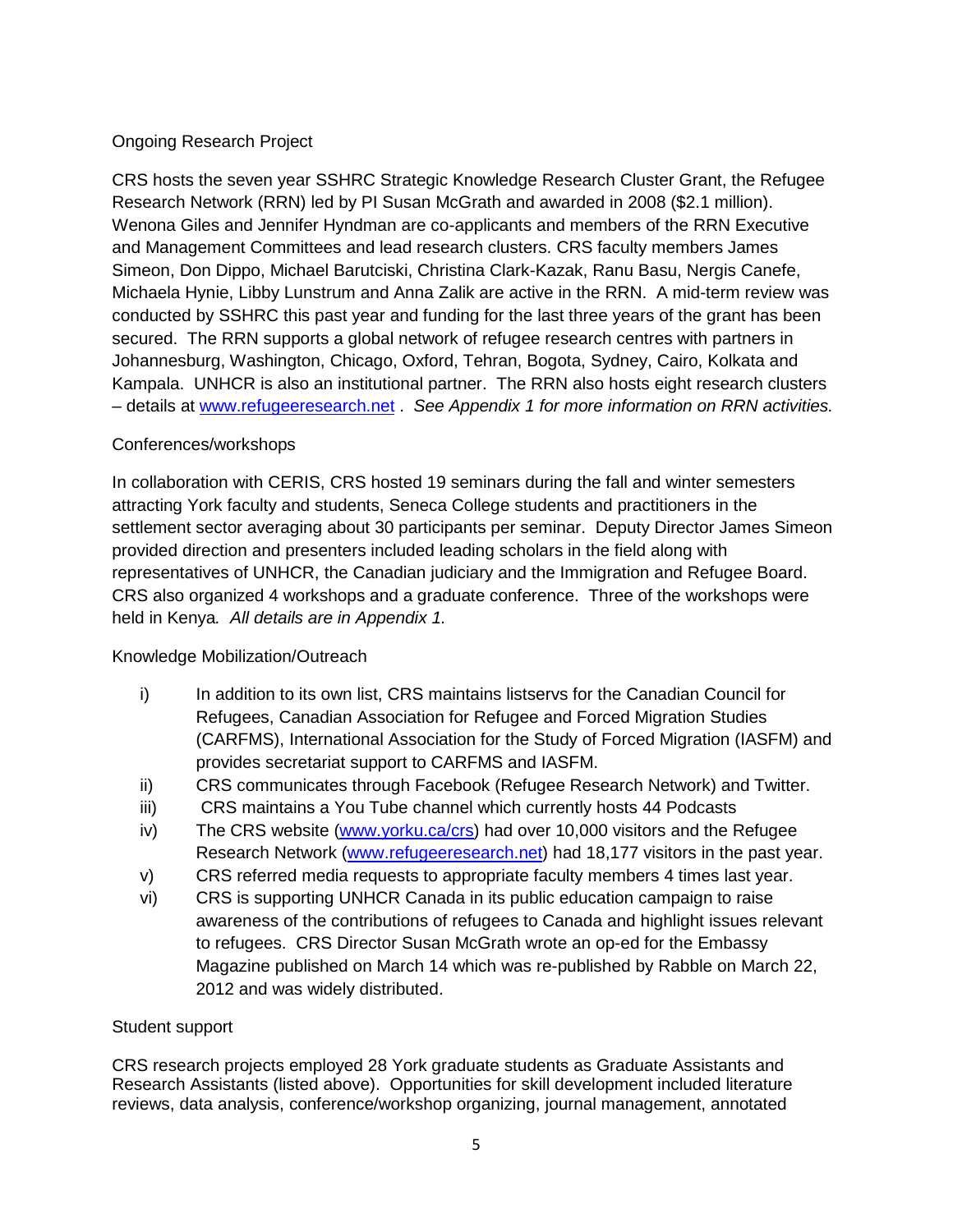bibliographies and report writing. CRS has a student caucus of 20 active members led this year by doctoral student Oana Petrica. They have their own website at<http://crsstudents.wordpress.com/> which provides more detail. They organized the annual student conference in April at York; details are available at their website<http://crsstudents.wordpress.com/annual-conference/> . Through the RRN, we support the New Scholars' Network which has over 400 members (primarily graduate students and practitioners) and communicates through a listserv, Facebook, Google group and the RRN website. The NSN has launched its own website [\(http://newscholarsnetwork.wordpress.com/\)](http://newscholarsnetwork.wordpress.com/) and initiated an e-journal *The Refugee Review*. The title of the first journal issue is "Social Movements and the Politics of Refugees and Forced Migration".

CRS is supporting two undergraduate **student bursary programs**. One developed in collaboration with UNHCR Canada where the UNHCR committed to provide \$500 annually over three years, matched by York faculty donations to York students who have Convention Refugee status. A second bursary is supported by CRS and is directed at York students who are refugee claimants but have not yet secured status. Each bursary will offer \$1,500 per year to one student.

CRS and CERIS were jointly awarded a **2 year Post-doctoral Fellowship** by York University and the Ontario Ministry of Research and Innovation. Dr. Amrita Hari was hired in December 2011 to study the mixed flows of temporary migrants to Canada and the transitions in status that they experience. She is being supervised by CERIS Director Valerie Preston and CRS Director Susan McGrath. A research advisory group of faculty members has been formed.

#### Education programs

- i) CRS Summer School a self-funded, week long intensive program on forced migration offered annually in May. Led in 2011 by Wenona Giles with 42 participants from 12 countries.
- ii) Graduate Diploma in Refugee and Migration Studies a concentrated research and study program in the area of refugee and migration studies offered through FGS for York graduate students. 52 are currently enrolled.
- iii) Undergraduate Certificate in Refugee and Migration Studies a concentrated research and study program in the area of refugee and migration studies offered to York undergraduate students. 102 students are currently enrolled.
- iv) Continuing Education Certificate in Refugee and Forced Migration Issues initiated in 2008 to provide training to workers in the settlement sector in the GTA. Initially a partnership with the Canadian Centre for Victims of Torture and held at York and CCVT, the program is now being revised into an online format and will be offered in November 2012 to workers across Canada.

*Refuge: Canada's Periodical on Refugees* is an academic journal published by CRS. It is the only North American journal focused on refugee issues and one of the few in the world. The current Editor-in-chief is CRS faculty member Michael Barutciski of Glendon. Refuge published two editions this past year: 27(1) was a general issue and 27(2) focused on Higher Education for Refugees with Sarah Dryden-Peterson and Wenona Giles as guest editors.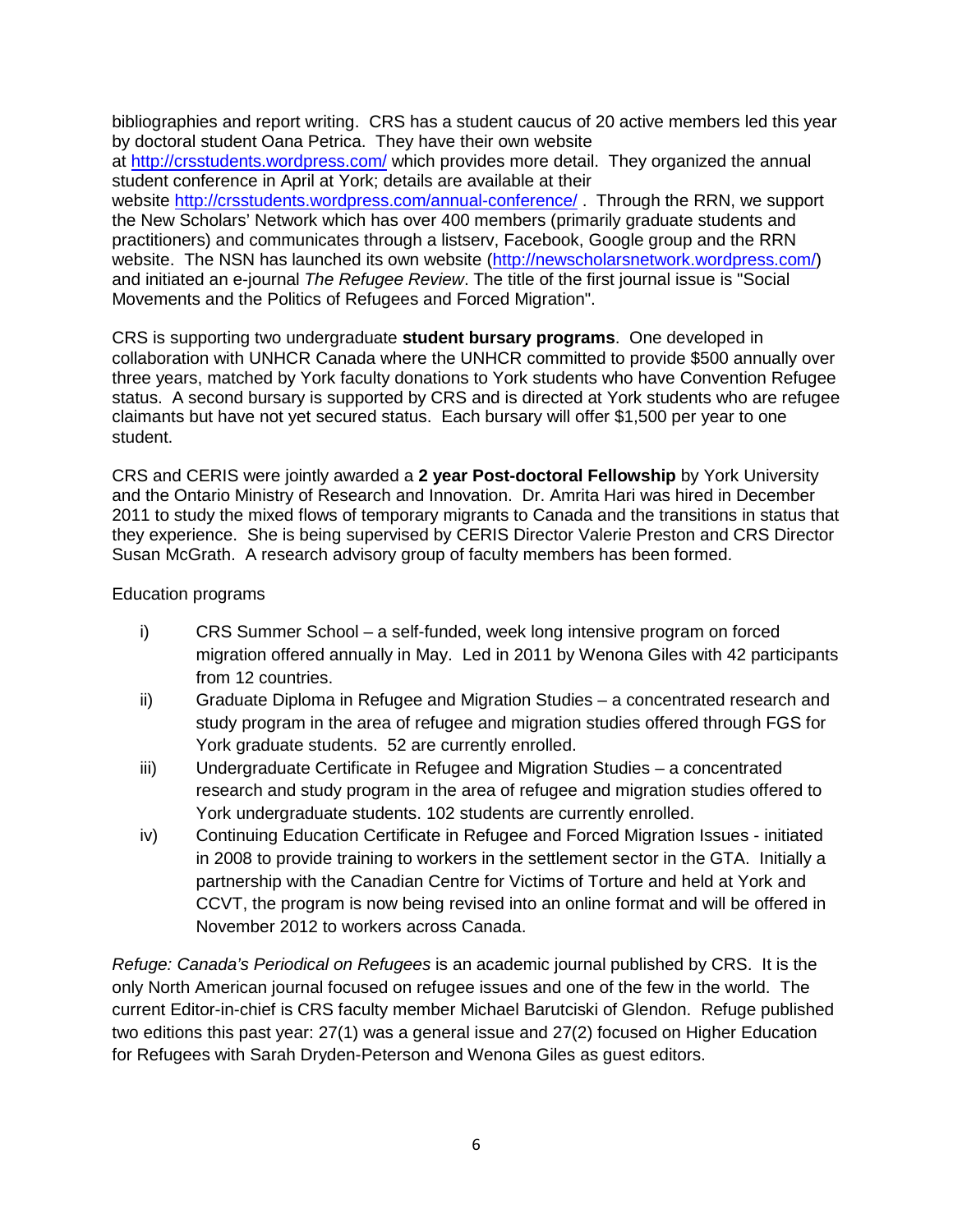CRS Resource Library. Located on the 6<sup>th</sup> floor of YRT, the library houses the CRS collection of key books, articles and grey material. Since support from Scott library was not provided, we have hired a part-time librarian who works with workstudy students to catalogue the collection and digitize relevant paper documents and grey material.

7. Financial Accountability

(see enclosed Excel Workbook for details of statements submitted)

8. Objectives for Upcoming Year

Funding proposals planned:

- i) BHER to submit a multi-million dollar, non-peer reviewed funding proposal to the MasterCard Foundation to support the initiative: *Building primary/secondary teaching capacities in the Dadaab refugee camps and locally in Dadaab.* Wenona Giles and Don Dippo are providing leadership with the support of Resource Development Officer Aida Orgocka.
- ii) CRS will support the development of applications for funding to sustain York's role in the education project for refugees along the Thai Burma border in collaboration with the Australian Catholic University. Two foundation proposals are expected to be submitted.
- iii) *Displacement in Colombia: Advancing Knowledge, Building Canadian-Latin American Networks and Enhancing Policy.* If the SSHRC LOI to the Partnership Grant program is awarded, CRS members Susan McGrath, Alan Simmons and Michele Millard will work with colleagues at CERLAC and Javeriana University to develop the full proposal. Eduardo Canel of CERLAC is the PI. If not granted, other funding opportunities will be explored for a workshop in Bogota in the coming year.
- iv) *Strengthening the role of social work in the post-genocide recovery of Rwanda*  (\$250,000) to be re-submitted to SSHRC Partnership Development Program. PI is Susan McGrath; CRS will manage if awarded.
- v) A proposal to the SSHRC Connection Grants program of \$25,000 to support the *2013 Critical Issues in International Refugee Law* led by James Simeon is planned
- vi) A proposal to the SSHRC Connection Grants program of \$25,000 to support the *Becoming Canadian* workshop led by Jennifer Dalton.
- vii) A proposal to the SSHCR Partnership Grant program to support the sustainability of the RRN is expected. The emphasis of the program has yet to be determined but the RRN research centre partners are committed to a collaborative network expected to be affiliated with IASFM.
- viii) Online Research and Teaching Tool & Practitioners' Forum Website this initiative led by James Simeon has been a collaboration of Canadian and European scholars developing tools to support research and teaching in the field of forced migration. The project is extensive and funding to support and sustain it will be sought. A LA&PS internal internationalization seed grant and a SSHRC Insight grant are being considered. The pilot website is accessible at <http://rfmsot.apps01.yorku.ca/home/>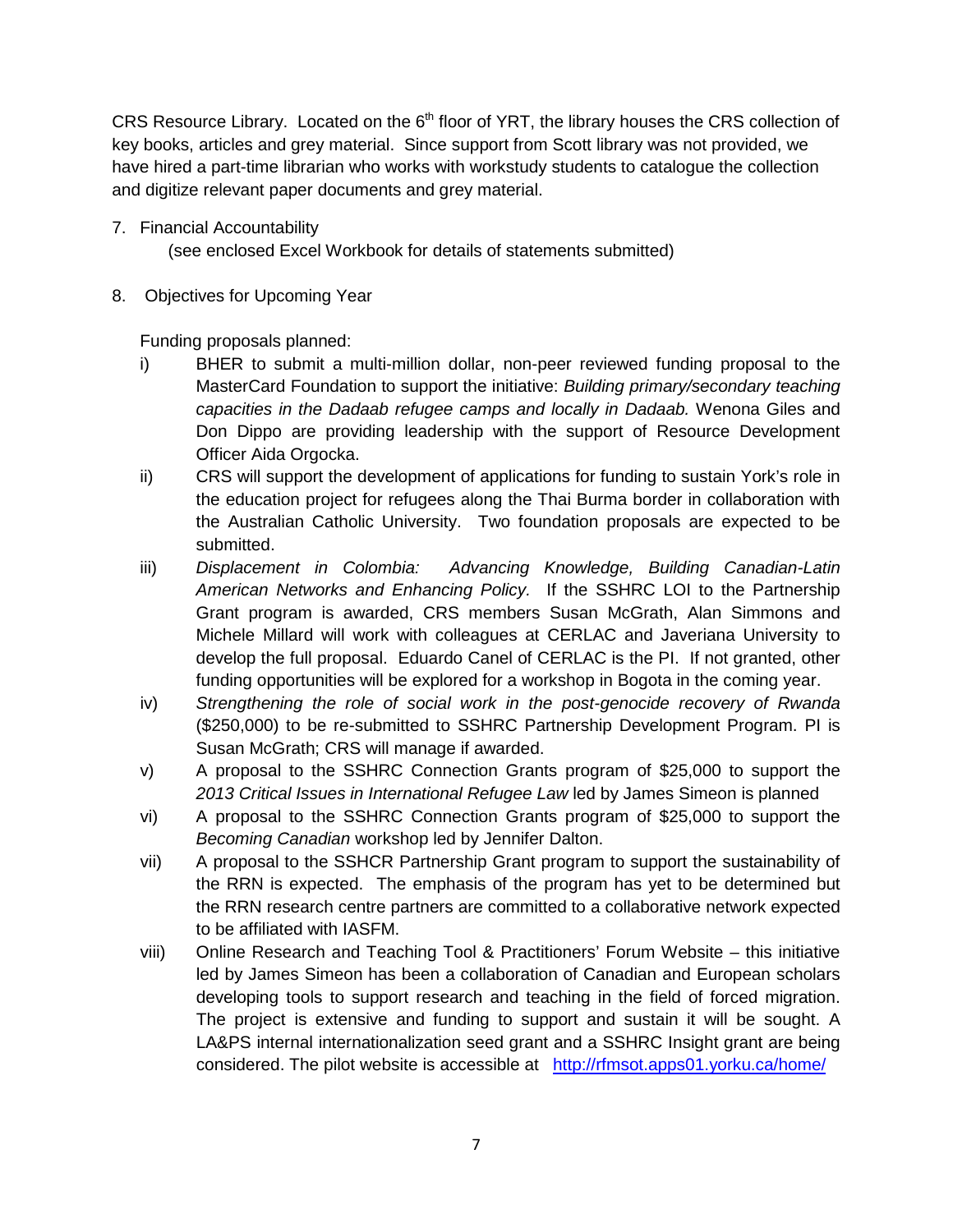Conferences/Workshops planned

- i) *Re-imagining social policy toward transnational social support* workshop to be held October 11-12 at York University. Luann Good Gingrich has the lead, about 30 academic participants from Canada, US, Europe and Taiwan are expected.
- ii) The annual RRN workshop of RRN members will be held in Kolkata, India prior to the IASFM biennial conference in January 2013.
- iii) The annual graduate student conference will be held in April 2013. Modest support is provided by CRS; the students organize the conference and secure supplementary funding.
- iv) The 2013 Conference on Critical Issues in International Refugee Law will be held at York in the spring of 2013. Participants are Canadian and international scholars, legal practitioners and judiciary members.
- v) The 2013 Summer School will be organized for delivery in May 2013 with Christina Clark-Kazak (CRS executive committee member from Glendon) as the faculty organizer.
- vi) *Becoming Canadian* a workshop to compare the displacement, settlement and integration experiences of Aboriginal Canadians and newcomers to Canada is being organized by Jennifer Dalton, CRS Scholar.

# Fundraising

With the support of Shirley Freek of York's Development Office, a resource development group that includes founding director Howard Adelman and friends of CRS Susan Davis and Robert Rubinstein has been formed to develop a plan to profile Canadians who have come as refugees and the contributions they have made to Canadian society. The group is currently extending its network and a plan for development is expected by the fall of 2012.

## Knowledge Mobilization

The current KMb activities listed above will be continued. We are consulting with a KMb expert to assist in the development of a Strategic KMb Plan for CRS and the RRN which is expected to be in place by September 2012. Michele Millard with attend the Canadian KMb conference in Ottawa in June to support this initiative.

## Visitors Planned

Yukari Ando, Assistant Professor of Law at Osaka University, April-May 2012 Dr Leili Golafshani, Postdoctoral Research Fellow, University of Queensland, May 2012 Katie Kuschminder, doctoral student and Research Fellow, Migration and Development, Maastricht Graduate School of Governance, will be at CRS for the 2012-13 academic year. Professor Taghi Azadarmaki, Social Science Faculty, University of Tehran, September 2012- March 2013

Dr. Mehri Bahar, Social Science Faculty, University of Tehran, September 2012-March 2013 Patricia Ward, Field Researcher, UNHCR Small Grants Programme, Fulbright Fellowship, fall of 2012

Visitors Pending Funding

Sanghita Datta, Jawaharlal Nehru University, proposal to Shastri Indo-Canadian Institute